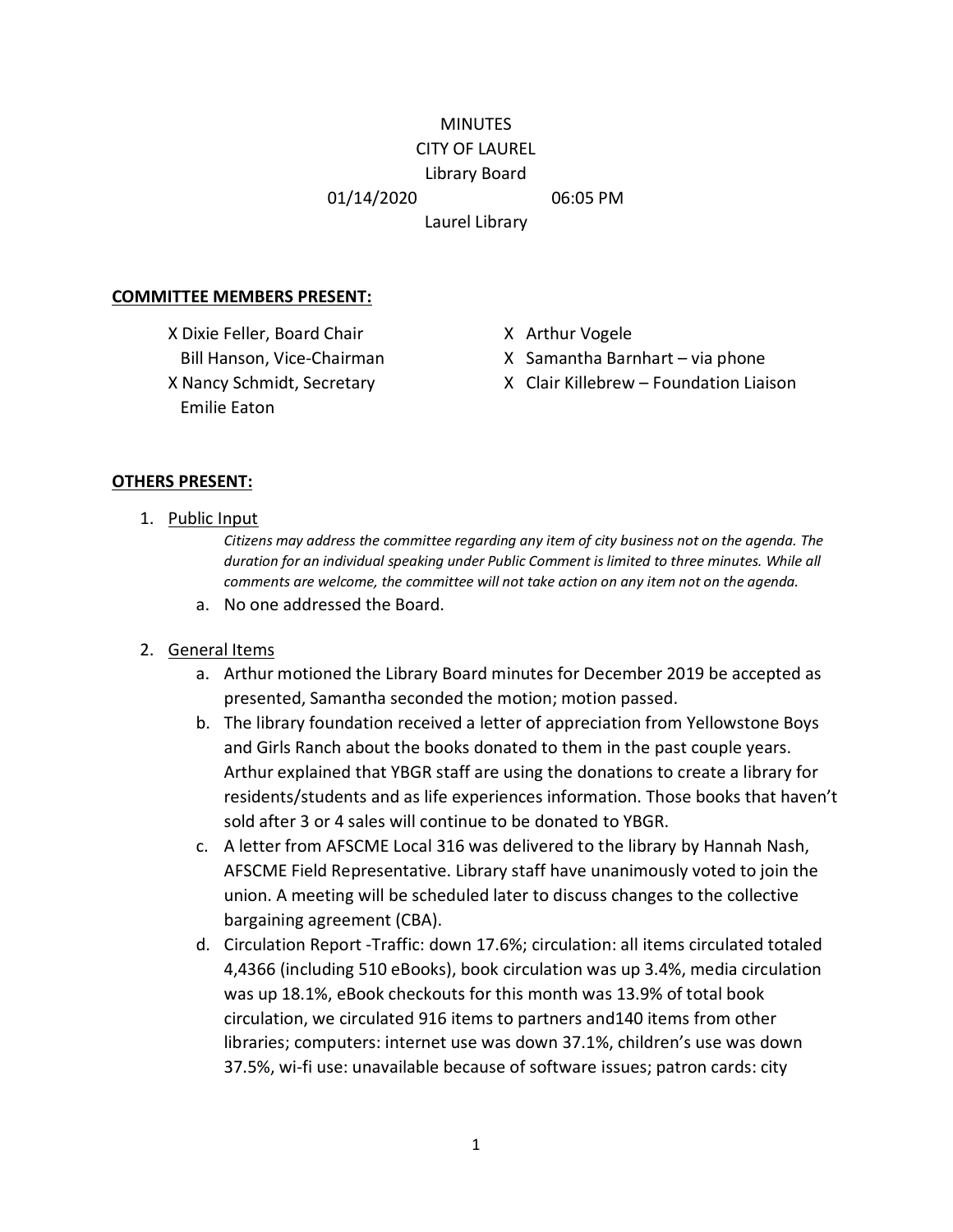registrations made up 60.5% of library users, county patrons 36% and nonresident registered patrons 4.1%. There were 52 tech assists in December.

## 3. New Business

- a. With the quick approach of the 2020 Census the State Library is offering training for library staff to help deal with issues that may come up when patrons use the library to fill out their census information. Library staff will be setting up two specific computers for census participation.
- b. OFFLINE Conference is being held in Helena this year. After reviewing the training being offered, Nancy decided that most of the topics have already been offered at either the Chico Fall Retreat or were being offered at MLA in April.
- c. MLA Annual Conference is being held in Missoula this year April  $1<sup>st</sup>-4<sup>th</sup>$ . Trustees and staff that want to attend need to let Nancy know soon so that she can reserve the motel rooms at the conference rates.
- d. Just a quick reminder that the spring Federation meeting will be held in Laurel on Saturday, March 14<sup>th</sup> at the library. Lunch and snacks will be served. All staff and trustees are encouraged to attend.
- e. There have been many changes around the library in the last few weeks. We are experiencing growing pains because of lack of space. One area that has changed the most is where we have our copier. Mike's workspace was being crowded with patrons using the extra computer, so we moved that to the southwest corner of the circ area and we moved the copier to the wall next to the movies. The circular shelf with music is now over by the YA section. Don't be surprised if we make more changes in the future to help accommodate our growing library.
- f. Community Room use has also increased significantly over the last few years. We now have guitars lessons scheduled 4 days per week, violin on Mondays, Moms Group on Thursdays, book club meets on the second Tuesday, Bunco groups meet on the third Tuesday and Thursday of each month, Library Board on the second Tuesday, and various patrons request the use of the room for private meetings. Homeschool groups or Christian schools bring students to the library regularly as part of their studies. It may be time to start thinking about expanding the library to include a couple small study/activity rooms, a medium meeting room, a storage room, and a staff break room.

## 4. Old Business

a. Nancy presented the latest statement for the Foundation to Clair Killebrew for her approval. Any items purchased through the foundation will be included in the statistics of expenses for the next year.